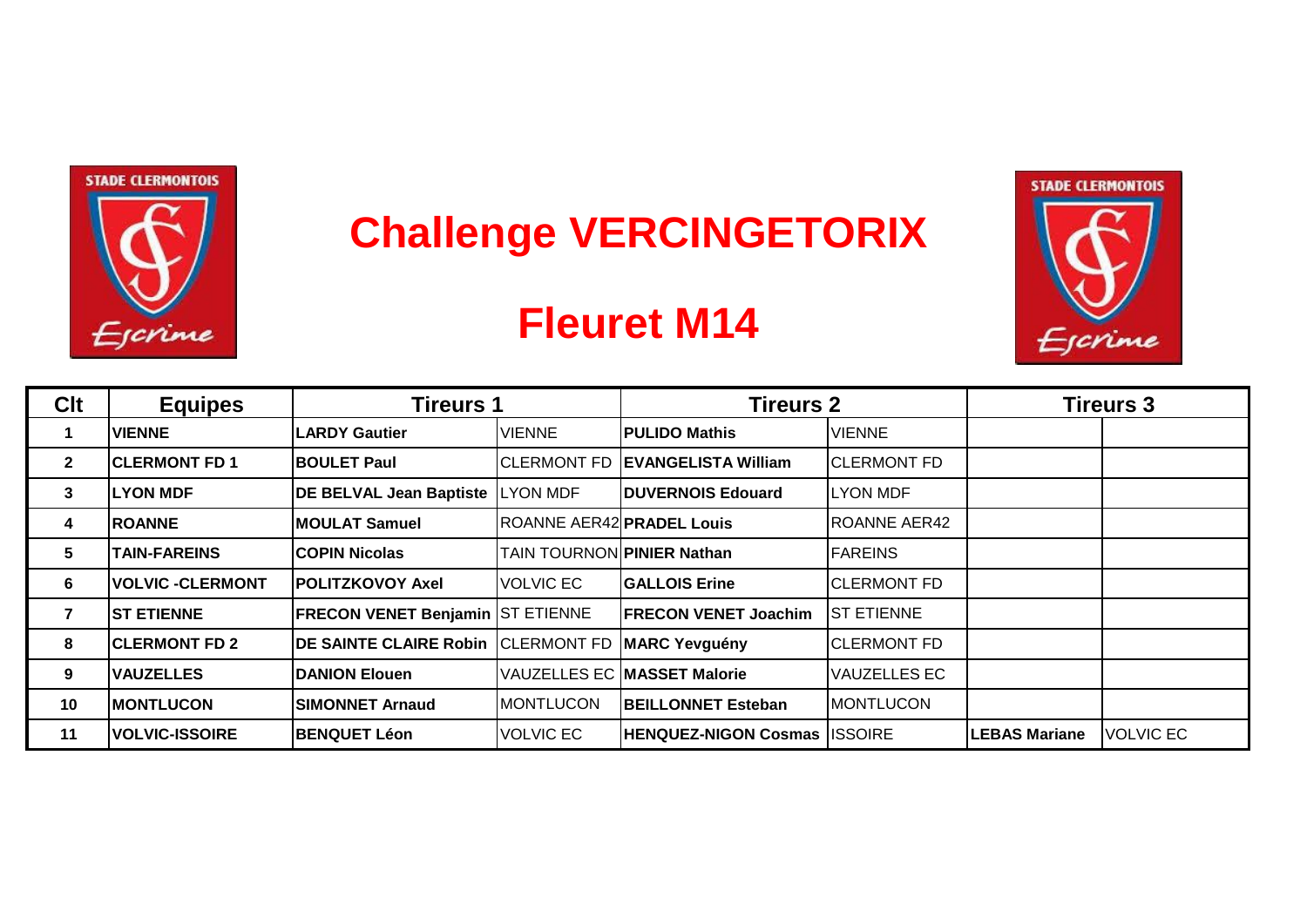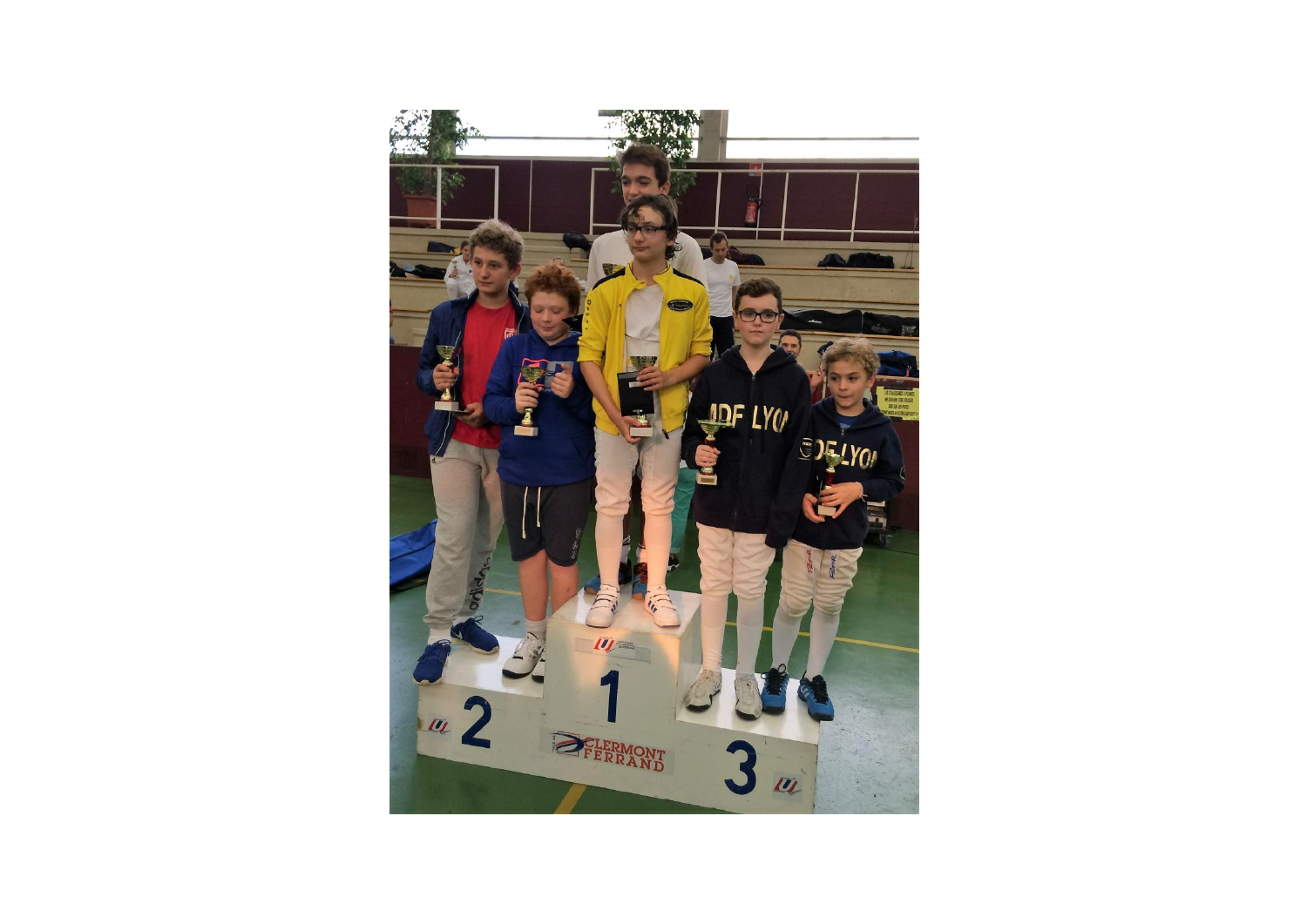## **POULE 1**

| <b>MONTLUCON</b>     | 4   |                | <b>CLERMONT 1</b>   | V20             |                        |                 |                |                        |                 |
|----------------------|-----|----------------|---------------------|-----------------|------------------------|-----------------|----------------|------------------------|-----------------|
| <b>IVAUZELLES</b>    | 11  |                | <b>ST ETIENNE</b>   | V20             |                        |                 |                | <b>POULE 2</b>         |                 |
| <b>IROANNE</b>       | V20 |                | <b>TAIN-FAREINS</b> | 9               |                        |                 |                |                        |                 |
| <b>ICLERMONT 1</b>   | V20 |                | <b>VAUZELLES</b>    | 5               | <b>CLERMONT 2</b>      | $\mathbf{7}$    | $\blacksquare$ | <b>VOLVIC-CLERMONT</b> | V <sub>20</sub> |
| <b>ITAIN-FAREINS</b> | V20 |                | <b>MONTLUCON</b>    | $12 \,$         | <b>LYON</b>            | 13              |                | <b>VIENNE</b>          | V20             |
| <b>IST ETIENNE</b>   | 14  |                | <b>ROANNE</b>       | V20             | <b>VOLVIC-CLERMONT</b> | <b>V20</b>      |                | <b>VOLVIC-ISSOIRE</b>  | 12              |
| <b>ICLERMONT 1</b>   | V18 |                | <b>TAIN-FAREINS</b> | 17              | <b>CLERMONT 2</b>      | 4               | $\blacksquare$ | <b>LYON</b>            | V <sub>20</sub> |
| <b>IVAUZELLES</b>    | 5   |                | <b>ROANNE</b>       | V20             | <b>VOLVIC-ISSOIRE</b>  |                 | $\blacksquare$ | <b>VIENNE</b>          | V20             |
| <b>IMONTLUCON</b>    | 16  |                | <b>ST ETIENNE</b>   | V <sub>19</sub> | <b>LYON</b>            | V <sub>20</sub> |                | <b>VOLVIC-CLERMONT</b> | 8               |
| <b>IVAUZELLES</b>    | 7   |                | <b>TAIN-FAREINS</b> | V20             | <b>VIENNE</b>          | V <sub>20</sub> |                | <b>CLERMONT 2</b>      | 3               |
| <b>IST ETIENNE</b>   | 7   |                | <b>CLERMONT 1</b>   | V <sub>20</sub> | <b>VOLVIC-ISSOIRE</b>  | 3               | $\blacksquare$ | <b>LYON</b>            | V20             |
| <b>IROANNE</b>       | V20 |                | <b>MONTLUCON</b>    | 8               | <b>VOLVIC-CLERMONT</b> | 4               | $\blacksquare$ | <b>VIENNE</b>          | V20             |
| <b>ITAIN-FAREINS</b> | V19 |                | <b>IST ETIENNE</b>  | 15              | <b>CLERMONT 2</b>      | V20             |                | <b>VOLVIC-ISSOIRE</b>  | 8               |
| <b>IMONTLUCON</b>    | 10  |                | <b>VAUZELLES</b>    | V20             |                        |                 |                |                        |                 |
| <b>ICLERMONT 1</b>   | 17  | $\blacksquare$ | <b>ROANNE</b>       | V20             |                        |                 |                |                        |                 |

## **POULE 2**

| <b>CLERMONT 2</b>      | 7               |                | <b>VOLVIC-CLERMONT</b> | V20             |
|------------------------|-----------------|----------------|------------------------|-----------------|
| <b>LYON</b>            | 13              | $\blacksquare$ | <b>VIENNE</b>          | V <sub>20</sub> |
| <b>VOLVIC-CLERMONT</b> | V <sub>20</sub> | $\blacksquare$ | <b>VOLVIC-ISSOIRE</b>  | 12              |
| <b>CLERMONT 2</b>      | 4               |                | <b>LYON</b>            | V <sub>20</sub> |
| <b>VOLVIC-ISSOIRE</b>  | 1               | -              | <b>VIENNE</b>          | V20             |
| <b>LYON</b>            | V <sub>20</sub> |                | <b>VOLVIC-CLERMONT</b> | 8               |
| <b>VIENNE</b>          | V <sub>20</sub> |                | <b>CLERMONT 2</b>      | 3               |
| <b>VOLVIC-ISSOIRE</b>  | 3               | -              | <b>LYON</b>            | V <sub>20</sub> |
| <b>VOLVIC-CLERMONT</b> | 4               | $\blacksquare$ | <b>VIENNE</b>          | V <sub>20</sub> |
| <b>CLERMONT 2</b>      | V <sub>20</sub> |                | <b>VOLVIC-ISSOIRE</b>  | 8               |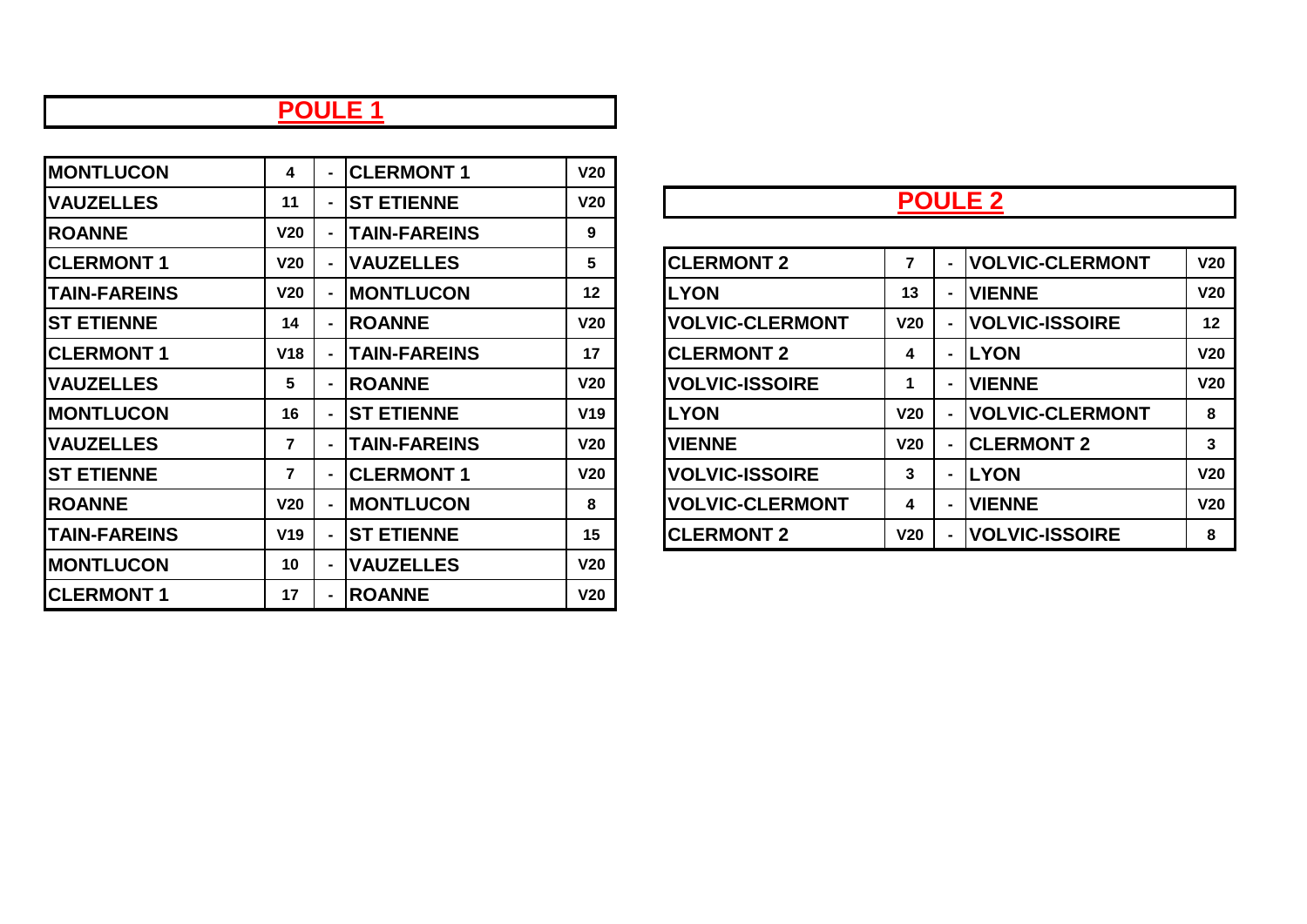|                | <b>Classement Poules</b> |       |                |     |  |  |  |  |  |  |  |
|----------------|--------------------------|-------|----------------|-----|--|--|--|--|--|--|--|
| <b>Clt</b>     | <b>Equipes</b>           | V/M   | <b>Indices</b> | Td  |  |  |  |  |  |  |  |
| 1              | <b>VIENNE</b>            | 1,000 | 59             | 80  |  |  |  |  |  |  |  |
| $\mathbf{2}$   | <b>ROANNE</b>            | 1,000 | 47             | 100 |  |  |  |  |  |  |  |
| 3              | <b>CLERMONT 1</b>        | 0,800 | 42             | 95  |  |  |  |  |  |  |  |
| 4              | <b>LYON</b>              | 0,750 | 38             | 73  |  |  |  |  |  |  |  |
| 5              | <b>TAIN-FAREINS</b>      | 0,600 | 13             | 85  |  |  |  |  |  |  |  |
| 6              | <b>VOLVIC-CLERMONT</b>   | 0,500 | $-7$           | 52  |  |  |  |  |  |  |  |
| $\overline{7}$ | <b>ST ETIENNE</b>        | 0,400 | $-11$          | 75  |  |  |  |  |  |  |  |
| 8              | <b>CLERMONT 2</b>        | 0,250 | $-34$          | 34  |  |  |  |  |  |  |  |
| 9              | <b>VAUZELLES</b>         | 0,200 | $-42$          | 48  |  |  |  |  |  |  |  |
| 10             | <b>MONTLUCON</b>         | 0,000 | -49            | 50  |  |  |  |  |  |  |  |
| 11             | <b>VOLVIC-ISSOIRE</b>    | 0,000 | -56            | 24  |  |  |  |  |  |  |  |